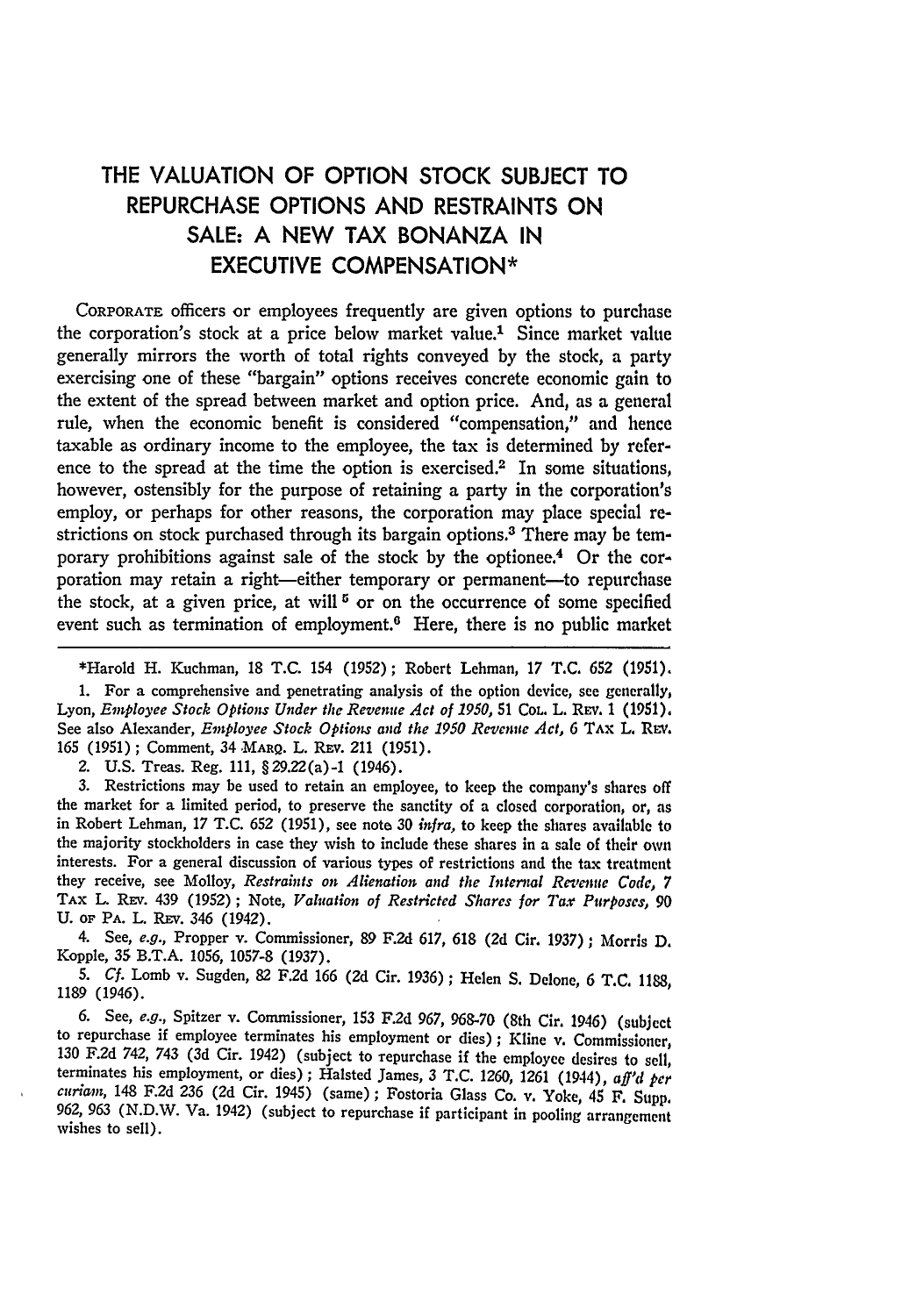for the restricted shares themselves, and market value of unrestricted shares may be a totally unreliable index of the value of the restricted shares. Therefore, if the optionee is to be taxed on the amount of his gain when he exercises the option, some index must be developed for appraising the value of the restricted shares.

Courts have adopted different methods, depending on the nature of the restrictions, to value restricted stock for tax purposes.<sup>7</sup> Where a corporation retains the right to repurchase the stock at will, courts hold the value of the restricted stock to be equivalent to the repurchase price.<sup>8</sup> When the corporation's right to repurchase is contingent upon some event such as the employee's desire to sell or the termination of employment, or when the option stock cannot be sold **by** the stockholder for a specified time period, the value of restricted stock is set **by** reducing the market value of similar unrestricted shares presumably to reflect impairment of value due to the restriction. $9$  There is, however, no precise test for calculating the amount of the reduction.<sup>10</sup> Finally, when restrictions are imposed on stock which is otherwise **"highly** specula-

7. At one time, the courts refused to recognize the effect of restrictions in valuing the stock, and the recipient of the stock was taxed on the spread between **option** price and fair market price. G & K **Mfg.** Co. **v.** Commissioner. 76 *F2d* 454, 456 14th Cir.). *re-rd on* other *grounds.* **296 U.S. 30- (1935): cf.** Wright v. Commissi.ner, **F0** F.2d **727. 729-30** (4th Cir.), cert. *denied, 284* **U.S. 652 (1931).**

**8.** Helvering **v.** Salvage, **297 U.S. 106 (1935);** *cf.* Wils.i v. Biwers, **57** F.2d 632. 684 **(2d** Cir. **1932)** ; and cases cited note **5** *supra.*

**9.** The question has arisen primarily in gift tax cases which hold that the shares' value need not be limited to repurchase price, but that the presence of the restriction must he considered when making the valuation. This rule has been applied in cases where the repurchase price is fixed but the exercise of the option is conditional, see Halsted James, **3 T.C.** *12,0* (1944), *aff'd,* 148 **F2d** *236* **(2d** Cir. 1945), and in cases where exercise is cilnditional and the repurchase price is conditional (for instance, where the repurchase price is  $t_0$  he a given percentage of book value at the time the repurchase option is exercised). See Commissioner v. McCann, 146 **F.2d 385 (2d** Cir. 1944) ; Krauss **v.** United States, **51** F. Supp. **388** (1943), *aff'd,* 140 **F2d 510** (5th Cir. 1944) ; Charles T. Kline, 44 **B.T.A. 1052 (1941 ,** *aff'd,* **130 F2d** *742* **(3d** Cir. 1942). The same result is reached where the sale of shares is temporarily forbidden, and the shares are not highly speculative in nature. Heiner v. Gwinner, 114 **F.2d 723 (3d** Cir.), *cert. denied,* **311 U.S.** 714 (1940) (one year restraint on sale).

**10.** When valuing restricted shares, courts have looked to all relevant factors. See Commissioner v. 'McCann, 146 F.2d **385,** 386 (2d Cir. 1944), where the court cited as relevant factors: "the prospective earnings, the likelihood that the donor would not retire; his expectancy in life; his power to change the by-laws; his opportunity to sell to another employee—with the director's consent—; and any other factor, . . ." And see Rose Spitzer, P-H 1947 TC MEM. DEc.  $[147,076]$  (1947) (shares in finance company), where the court considered: "the company's net worth, its earning power, dividend-paying capacity, the war conditions, the government credit restrictions on installment buying, the declining market on the basic date, and the testimony of the expert witnesses... **:'** On remand, in Harrison K. McCann, P-H 1946 TC MIrs. **DEc.** 1,46,042 (1946), the Tax Court simply stated, "We have considered all of the evidence as directed by the Circuit Court **and upon** that evidence we find as a fact that the value of the 2,500 shares **. . . was \$117,500... :'**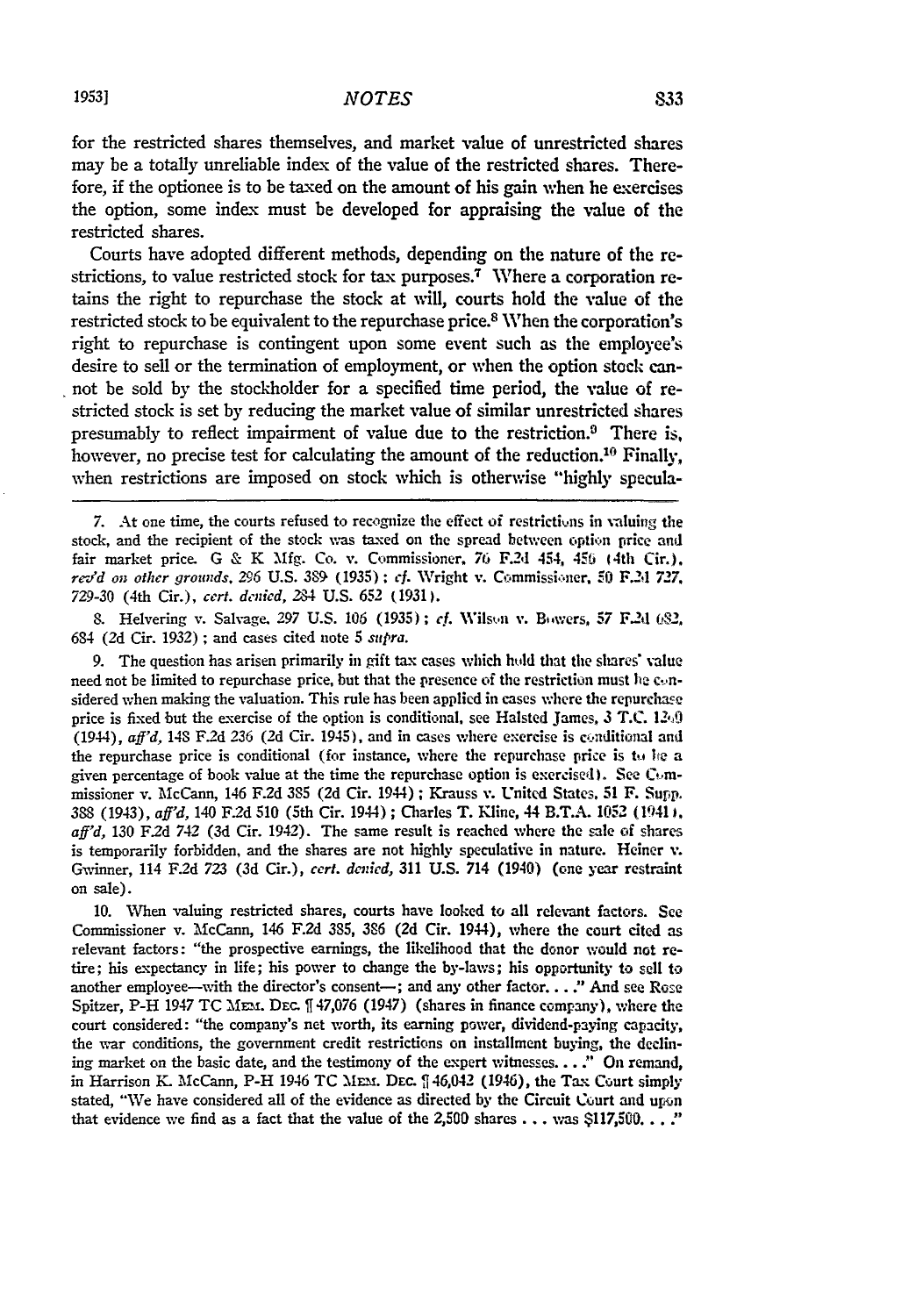tive" courts have refused to set any value at all for the restricted stock on grounds that value is simply unascertainable. 11 Because restrictions imposed on shares either reduce their value, with the result that taxable spread is decreased, or render value unascertainable, in which case no tax is levied at all at the time an option is exercised, placing the restrictions on stock purchased through bargain options provides a potential tax avoidance device.<sup>12</sup> Any amount which escapes taxation when the option is exercised will then be taxed when stock is sold.<sup>13</sup> But this tax will be at capital gains rather than higher ordinary income rates, the taxpayer may select a favorable year for incurring the tax by postponing sale, and the tax may be avoided entirely if the taxpayer does not sell during his lifetime. <sup>14</sup>

In the past, however, restrictions have been used rarely since their use presented several disadvantages. Taxpayers were reluctant to replace cash compensation with bargain shares subject to repurchase at the will of the

Similarly, in *Spitzer,* after listing the relevant factors, the Tax Court stated, "[W]c conclude **...** the stock had a value of \$120 a share."

The variance in "relevant" factors, as well as the abrupt transition from factors to conclusion, indicate that translation of restrictions into cash value is a mystery best described as case by case *ad hoc* determinations. See also Nee v. Katz, 163 F.2d **256** (8th Cir. 1947), where the Court of Appeals, in remanding for the lower court's failure to state that all relevant factors had been considered, conceded that after consideration of these factors, the lower court might affirm its former decision. On remand, this is what the lower court did. Katz v. Nee, 74 F. Supp. 783 (W.D. Mo. 1947).

11. Helvering v. Tex-Penn Oil Co., **300** U.S. 481, 499 (1937); United States v. State Street Trust Co., 124 F.2d 948 (1st Cir. 1942), *affirming 37* F. Supp. 846 **(D.** Mass, 1941) ; and cases cited note 4 *sapra.* See Molloy, *Restraints on Alienation and the Intcrnal Revenue Code, 7* TAx L. **REv.** 439 (1952) ; Note, 90 U. **OF** PA. L. REV. 346, 354-6 (1942).

12. See, *e.g.,* Halsted James, **3** T.C. 1260 (1944), *aff'd,* James v. Commissioner, 148 F.2d **236 (Zd** Cir. 1945) (reduced value resulting in lower taxable spread); and cases cited note 9 *supra*. Helvering v. Tex-Penn Oil Co., 300 U.S. 481, 499 (1937) (where shares' value unascertainable, receipt of such shares gives rise to no taxable income); *cf.* Helvering v. Salvage, 297 U.S. 106 (1935) (shares' basis for capital gain purposes limited to cost where corporation might repurchase shares at will at a price equal to the employee's option price).

**13.** Since the basis for capital gain purposes is the cost of stock plus the taxed spread, see U.S. Treas. Reg. 111, § 29.22 (a) -1 (1946), any portion of the spread which **escapes** taxation at the time the option is exercised will not be included in the basis figure. Therefore, the difference between selling price and basis will be increased, and the capital gain will be greater.

14. If the spread is taxed at capital gains rates, the tax rate will not exceed *26%,* see INT. REV. CODE § 117(c)(2); whereas if the tax were at ordinary rates, a high salaried corporate executive would be taxed at a far higher rate. Since a capital gains tax is not imposed until the shares are disposed of, see INT. REV. CoDE § 112(a), taxpayer can postpone payment of the tax until a year in which he has offsetting capital losses, with the result that he actually may pay no tax. Furthermore, if the taxpayer does not sell within his lifetime, tax is never imposed on the original spread since the taxpayer's heirs receive as a basis for the stock its fair market value at the date of the taxpayer's death. **INT.** REv. **CODE** § 113(a) **(5).**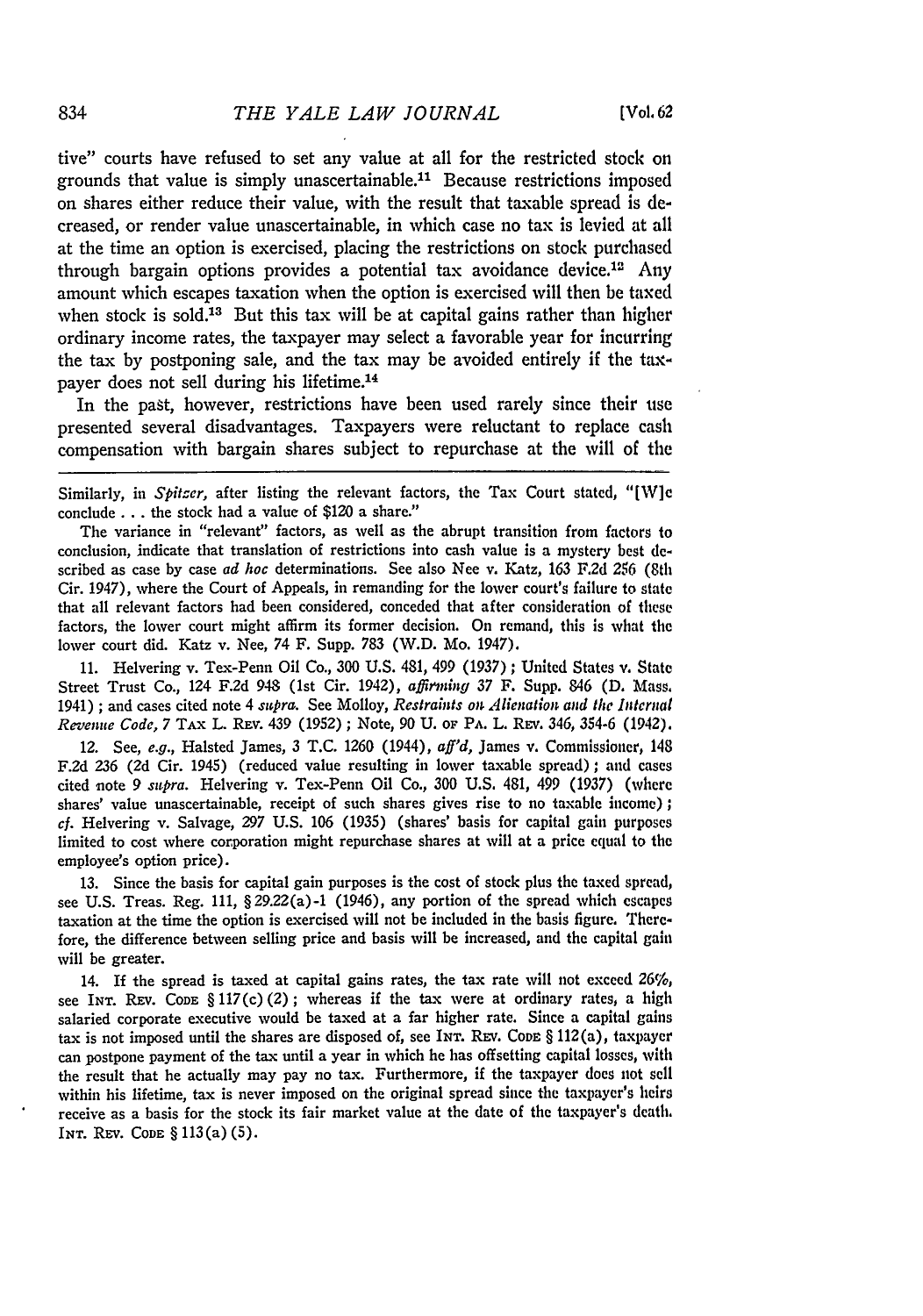corporation since the bargain could be withdrawn at any time <sup>15</sup> and the stock could not be sold for more than the price of the corporation's repurchase **op**tion.<sup>16</sup> And of course, conditionally exercisable repurchase options and restraints on sale also limited the use of the shares to the stockholder. Moreover, the precise amount of tax benefit to be obtained **by** placing restrictions on stock was not readily ascertainable in advance,<sup>17</sup> and the uncertainty in valuation opened the way for possible litigation between the taxpayer and the **Com**missioner. In the light of these disadvantages it was patently more practical until 1946 to use "proprietary" options, *i.e.,* options designed to give an employee a stake in the business rather than compensate him, since the spread on stock purchased under a "proprietary" option was not taxed until stockholder sold the shares and then was taxed at capital gains rates.<sup>18</sup> When the usefulness of "proprietary" options was left in doubt **by** the 1946 Supreme Court decision in *Commissioner v. Smith* **10** and subsequent Treasury Regulations,20 attention focused on invalidating the Regulations or obtaining special

**15.** But the corporation, in the interest of good employer-employee relations, may not exercise its rights. See Helvering v. Salvage, 297 U.S. 106 (1935), where the option to repurchase at \$100 was not exercised even though the unrestricted value of the stock was \$1,164.70. However, if the company is not a closed corporation, a stockholder's derivative suit might lie to force exercise of the repurchase option or to hold directors liable for failure to exercise it. In any event, the employee would probably prefer a safer form of compensation.

16. No purchaser will pay more than the repurchase price because if the employee no longer holds the shares there is nothing, not even considerations of employee morale, to prevent the corporation from exercising its rights.

17. Since the manner in which courts gave cash value to the restriction was a mystery, see note 10 *supra*, taxpayers could not readily determine the tax henefit they would receive when restrictions were used.

18. Omaha Nat. Bank v. Commissioner, 75 F.2d 434 (8th Cir. 1935); Delbert B. Geeseman, **38** B.T.A. 253, 263-4 (1938); Gordon M. Evans, **33** B.T.A. 140%, 1412-13 (1938) **;** see also Herbert H. Springford, 41 B.T.A. **1001** (1940). In distinguishing **fe.** tween compensatory and proprietary options, the courts looked to the intent **of** the partie,. For discussion of the problems involved in ascertaining intention, see Sax, *Stach Options*, **23 TAxEs** 505 (1945) (listing **38** factors which indicate intent to compensate and **30** which indicate intent to grant a proprietary option); Bastedo, *Taxing Employees on* **Stork** *"Purchases."* 41 COL. L. REv. **239** (1941) **;** Note, 50 HAMv. L REv. **500** (1937). A clever draftsman could easily create an option which would be held proprietary. See Sax, *smspra,* at **510.**

19. 324 U.S. 177 (1945), *rehcaring dcnicd,* 324 U.S. 695 (1945).

20. The amended Regulation, U.S. Treas. Reg. 111, §29.22(a)-i (1946), attempted to do away with the proprietary option concept **by** declaring that the spread behveen cost and market price is, in all cases, compensation. Presumably the regulation was based on dicta in the *Smith* case which suggested that any economic benefit accruing to an employee where employee-employer relations are involved is compensation. Commissioner v. Smith, 324 **U.S. 177, 181** (1945).

The change in the Regulations has been criticized as being an unwarranted extension of the *Smith* holding. See, *e.g.,* SEv. **REP.** No. 2375, 81st Cong., **2d** Sess. 59 **(1950).** The attitude of the courts on this question is unclear. *Compare* Van Dusen **%.** Commissioner,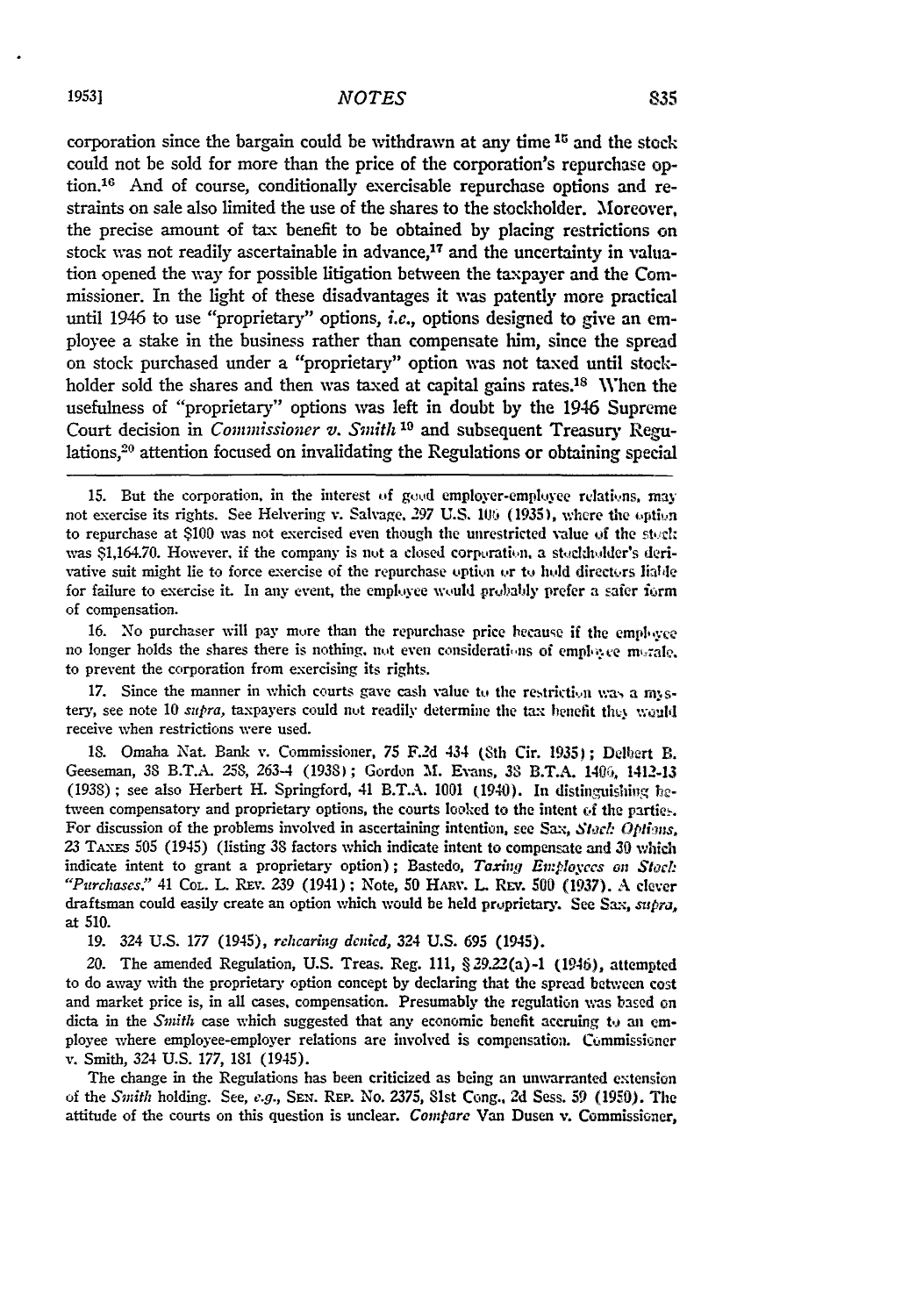legislative treatment for stock options;<sup>21</sup> the possibility of using restrictions on stock to obtain tax benefits was apparently ignored. With the passage of Section 130A of the Internal Revenue Code, under which qualified options are given substantial tax benefits,<sup>22</sup> option plans have been drawn primarily with an eye to qualify under 130A. But two recent decisions in the Tax Court may vault into prominence the use of restrictions on stock in bargain options.

In *Harold H. Kuchman*,<sup>23</sup> the taxpayer exercised an option to purchase shares of the corporation which employed him. Under the option, he paid \$5 per share for stock which, if unrestricted, would have had an approximate value of \$25.24 The stock was subject to a one year restraint on alienation and to an option, held by the corporation, to repurchase at \$5 per share if the taxpayer left the company within the next year.25 Kuchman argued that his option was "proprietary" and, consequently, that no tax should be levied on exercise of the option.26 But the court did not decide this issue. Instead, the court reasoned that because of the restrictions no buyer would pay more than \$5 per share and because of the future value of the stock and the temporary

166 F.2d 647 (9th Cir. 1948), affirming 8 T.C. 388 (1947) (Smith dicta followed, **old** regulation ignored), with Norman G. Nicolson, 13 T.C. 690 (1949) (amended regulation ignored). The opinions of the commentators as to the validity of the regulations are similarly divergent. *Compare* Boland, *Employee Options Under the Federal Income Tax,* **28 TAxEs** 415, 418-20 **(1950),** *with* Alexander, *Employee Stock Options and the 1950 Revenue Act, 6* **TAX** L. RE,. **165, 172-3 (1951).** For argument that newly created § **130A** of the Internal Revenue Code, containing special treatment for qualifying stock options, precludes the proprietary option from constituting any legitimate basis for tax treatment different from the Treasury Regulations, see Alexander, *supra,* at **202-3.**

21. For discussion of attempts to obtain remedial legislation, see Lyon, *Employee Stock Options Under the Revenue Act of 1950, 51 CoL. L. REV. 1, 15-16 (1951). In 1948,* an option law was passed by the House of Representatives, but it was never voted on **In** the Senate. For discussion of this bill, see Dann, *Employee Stock Options Under H.R. 6712,* 37 GEO. L.J. 242 (1949). For discussion regarding the validity of the amended Regulation, see articles cited note 20 *supra.*

**22. INT.** REv. CoDE § **130A.** For the requirements of this section, see note **39** *infra.* For the tax benefits obtainable under this section, see notes 40-1 *infra.* 

23. 18 **T.C.** 154 (1952).

24. This is the value the Commissioner placed on the shares. *Id.* at 162. It is also the price at which the shares were being offered to the public. *Id.* at 161. Although this valuation may be open to criticism, there is little doubt that the shares were worth far more than \$5.

*25. Id.* at 159. The repurchase option probably could be exercised only if the *employce* chose to leave the company during the following year. The stock was subject to the further restriction that if the taxpayer wished to sell during the first two years after the restraint on sale had lapsed, he was required first to offer the shares to the company at the then market price. This last restriction would have no effect on the shares' market value. See James Couzens, 11 B.T.A. 1040, 1163-4 (1928) ; Jay N. Darling, 4 B.T.A. 499, 502 (1926).

**26.** See Briefs for Petitioner and Respondent, 'Harold H. Kuchman, 18 **T,C.** 154 (1952) *passim.*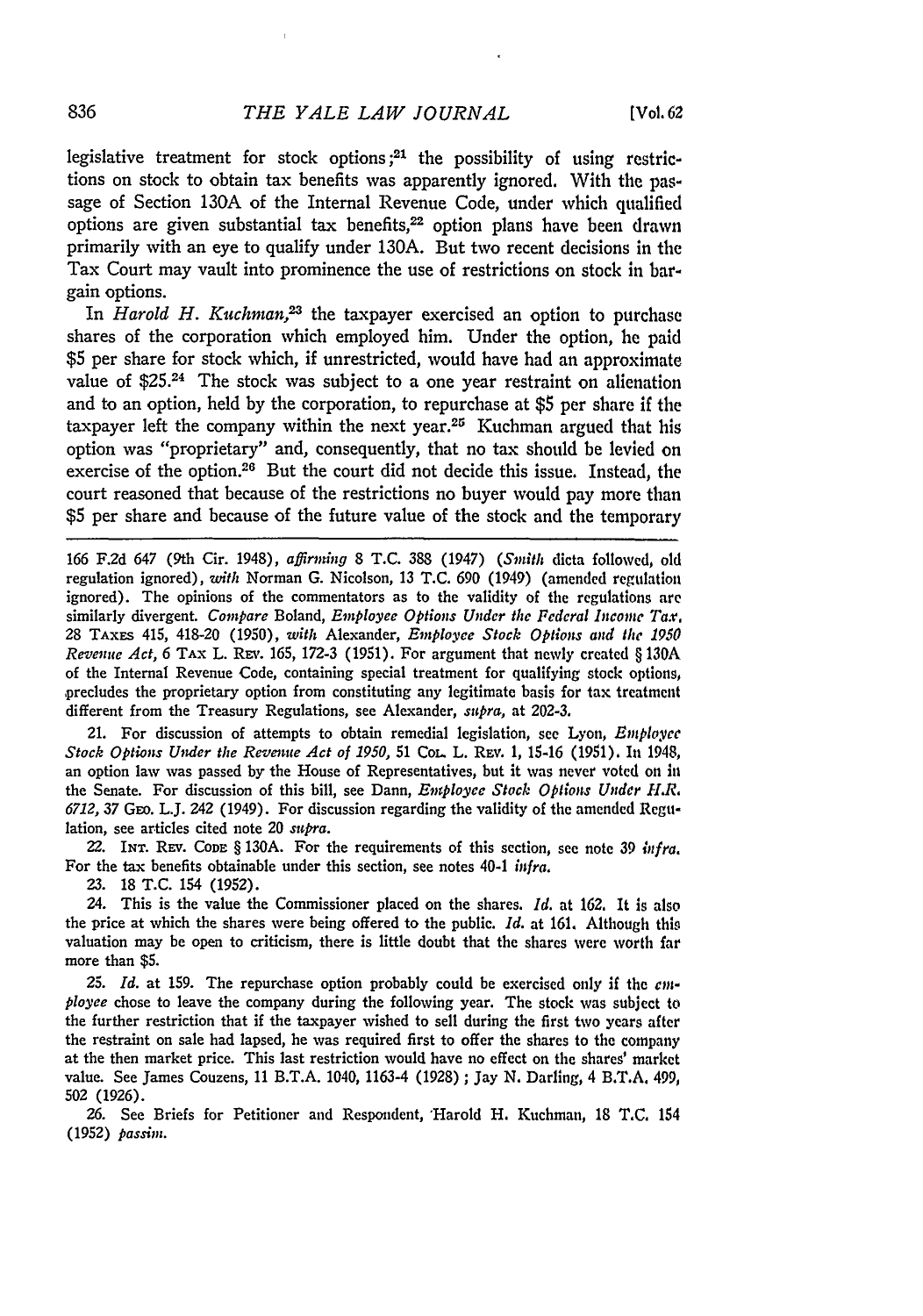nature of the restrictions no seller would sell for \$5. Thus, the court concluded that it was impossible to ascertain the value of the restricted shares.<sup>27</sup> As a result, no tax was levied on the spread between option price and an estimate as to what the stock might have been worth, even though after one year the value of the stock would have increased almost **500** percent. The Commissioner acquiesced in the decision.23

In *Robert Lehman*,<sup>29</sup> another Tax Court case just prior to *Kuchman*, the taxpayer received, as compensation for services, a bargain option which he exercised two years later. The stock purchased under the option could not be sold for eleven months from the purchase date. Moreover, if within the eleven months the majority stockholders sold their interest in the company, they could include in the sale the shares held by Lehman. provided they paid him the same price they were receiving for their own stock.<sup>30</sup> Shortly after the restrictions terminated, Lehman sold the shares and reported the profit as capital gain. On the ground that the restrictions made value unascertainable, the Commissioner had imposed no tax at the time the option to purchase the shares was exercised.31 But the Commissioner did assert that income was realized and thus tax was due in the year the restrictions terminated. Accordingly, he attempted to include in the taxpayer's ordinary income the difference between the cost of the stock and its value immediately after the restrictions expired; only the increase in value that occurred between the time of expiration and the time of sale was treated as capital gain. But the Tax Court held that the expiration of restrictions was not a taxable event and thus treated the entire gain as capital gain.<sup>32</sup> Again, the Commissioner acquiesced.<sup>33</sup>

Read together, the *Kuchman and Lehman* cases remove the major practical difficulties in the use of bargain option stock with restrictions as an attractive device for compensating officers and employees. As a result of *Kvich*man, it is simple to create restrictions that will make value unascertainable. The corporation need only retain a one-year option to repurchase stock at its cost to the employee, and condition the repurchase option on the employee's

31. In this, the Commissioner was probably in error. Since restraint on sale and the repurchase restriction were to remain in effect only a short time, and since repurchase would have resulted in bringing close to the shares' market value to Lehman, these restrictions probably should not have rendered value unascertainable under the existing law unless the value of the shares unrestricted was "speculative." See notes, 9, 11 *supra*.

**32.** For the facts and holding of the decision, see Robert Lehman, **17 T.C.** *652,* 653-4 (1951).

*33.* 1952-1 Cum. **BULL.** 3.

<sup>27.</sup> Harold H. Kuchman, 18 T.C. 154, 162-3 (1952). This determination is not in line with prior decisions. See notes 9, 11 *supra.*

<sup>28. 1952</sup> INT. REV. BULL. No. 18 at 1 (1952).

<sup>29. 17</sup> T.C. 652 (1951).

**<sup>30.</sup>** Brief for Petitioner, p. 3; Brief for Respondent, pp. 10-11, Robert Lehman, 17 T.C. 652 (1951). The provisions were to last for three years from the time the optin was granted. At the time the option was exercised, all but eleven months of this period had expired.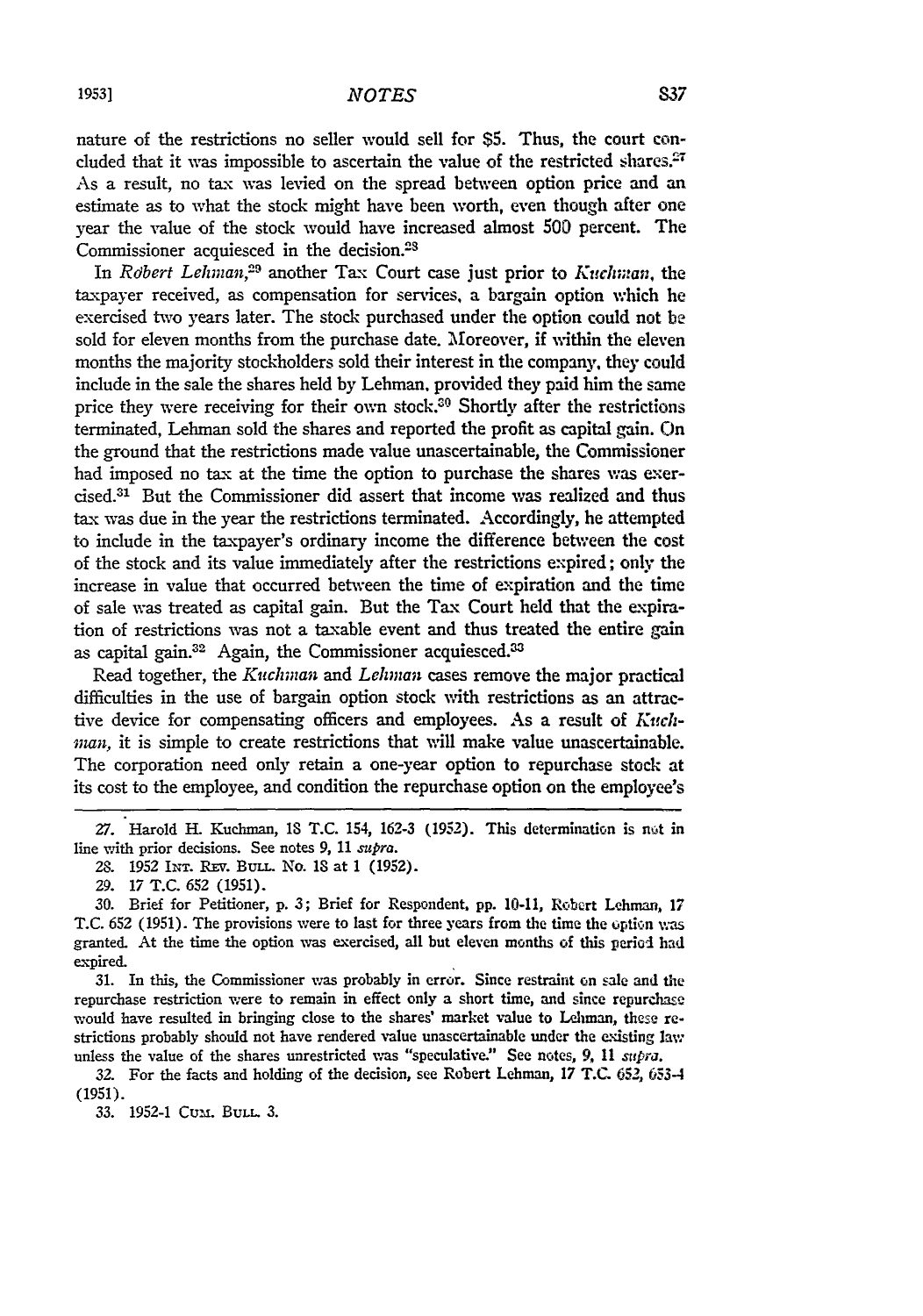leaving the corporation.<sup>34</sup> Since this condition is largely within the employee's control, he is not receiving a bargain that may readily be withdrawn.<sup>85</sup> Moreover, by the end of the year, he will hold stock free of restraints. At the same time, bolstered by the Commissioner's acquiescence, the taxpayer faces little uncertainty in the tax benefit to be derived: since value of the restricted shares is unascertainable and not merely reduced, he cannot be taxed at all when he exercises the option **; <sup>36</sup>**and the *Lehman* case at least implies that any later tax assessment must be at capital gains rates and only when the stock is sold, $07$ 

The Kuchman type option compares favorably with any other available form of stock option compensation. While a proprietary option might confer the same tax benefits as does an option falling within *Kuchman*, current Treasury Regulations indicate that the Commissioner, at least, views the proprietary option as defunct.38 Consequently, attempts to establish proprietary options simply invite litigation and the danger that courts may support the Regulations and thus tax the optionee at ordinary income rates on the spread between market and option price. Section **130A** of the Internal Revenue Code also offers favored treatment for qualifying bargain options.39 Under 130A, if option

34. See Harold H. Kuchman, **18** T.C. 154, **159** (1952). It is possible that the same result can be obtained by using restrictions other than those used in *Kuchmnan.* Short term repurchase options conditioned on the employee's desire to sell or on his death, or long term options conditioned on the same factors may invoke similar tax treatment. While in most situations, all three conditions: desire to sell, death, and termination **of** employment have been present, the *Kuchman* case involved only the latter condition. Consequently, whether either of the former conditions, alone or together, will make value unascertainable is problematical, although the *Kuchman* rationale seems equally applicable to all three.

The *Lehman* restriction (repurchase contingent on sale by majority stockholders of their interests) suggests the possibility that value may be held unascertainable even where the occurrence of the condition enabling repurchase is unlikely. In *Lehman,* there is no evidence that the Commissioner investigated the possibilities of a sale by the stockholders, so that actually there may have been little chance that such a sale would have been made. It is conceivable that repurchase can be conditioned on a merger or consolidation within a short period when, in fact, there is almost no possibility of the event taking place. If the Commissioner does not look behind such a restriction, its presence should, by analogy to *Lehman,* prevent the ascertainment of value.

**35.** Since the opportunity to exercise a repurchase option will probably not induce a corporation to discharge a competent employee, the exercise of a repurchase option which is conditioned on termination of employment is largely within control of the employee. Moreover, in the *Kuchinan* case, the wording of the repurchase option indicates that it would become operative only if the employee resigned voluntarily. See Harold H. Kuchman, 18 T.C. 154, 159 (1952).

**36.** See *id.* at 162-3; and cases cited note 11 *supra.*

37. The court, in stating that the profit was properly reported as capital gain when the shares were sold, used broad language stating that any attempt to tax at ordinary income rates on the expiration of restrictions would not succeed. Robert Lehman, 17 T.C. 652, 654 (1951). But see note 49 *infra.*

**38.** See note 20 *supra.*

**39.** The requirements that must be met for an option to qualify under § **130A** are: the option must be granted to an employee, **INT.** REV. **CoDE** § 130A(a) **;** the spread cannot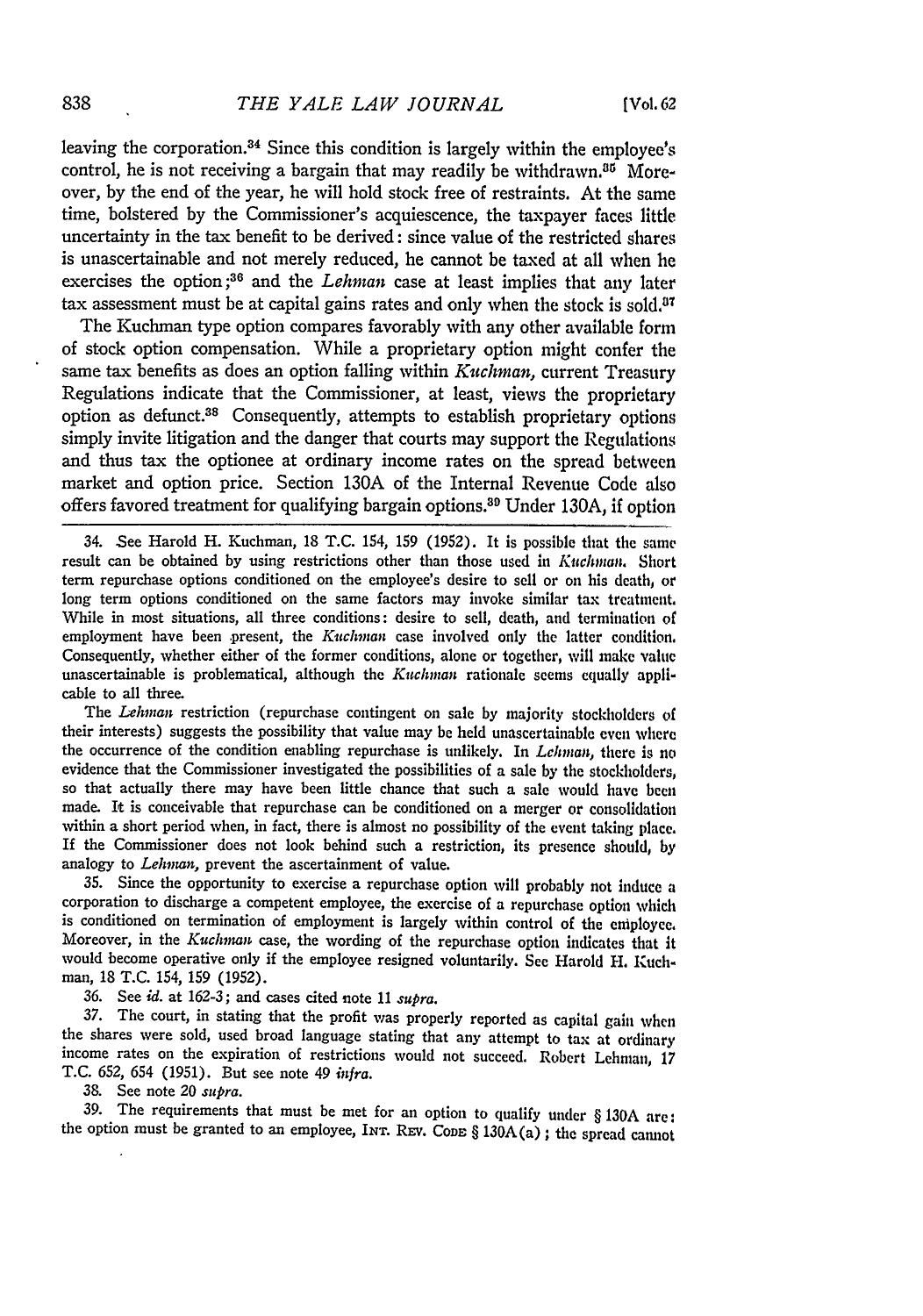price is 95% of market price, the optionee will obtain tax benefits similar to Kuchman's.<sup>40</sup> However, the obvious virtue of the Kuchman type option is the larger spread that can be used. The 95%-130A option offers the employee a bargain with only a  $5\%$  margin of safety. Consequently, any shift in the market may eliminate the entire gain. Under *Kuchman,* the same bargain might be obtained **by** the purchase of fewer shares at larger discounts, and thus minor market changes may reduce but will not eliminate the bargain. Section **130A** also offers some favored tax treatment for stock purchased under options at **85%** to 95% of market price: tax on the spread is at ordinary income rates; but the tax may be postponed until the stock is sold, or, if the stock remains unsold, until the stockholder's death.<sup>41</sup> Here, a Kuchman type option can provide not only a larger spread, but also a tax at capital gains rates and the possibility that the tax can be entirely avoided if the tawpayer never sells his stock. Additionally, a **Kuchman** type option can secure favored tax treatment in situations which do not qualify at all under **130A.** The option may be used to compensate parties other than employees (as in the *Lchwaa* case where it was granted to compensate an investment banker) ; or it may be given to an individual even if he owns or controls more than  $10\%$  of the corporation's voting stock. And a corporation need not confine its bargain offer to its own shares or those of its parent or subsidiaries; favored tax treatment will be accorded where a company is disposing of its holdings in any other corporation.<sup>42</sup>

Placing restrictions on option stock provides such a generous and obvious tax avoidance device that future attempts to take advantage of the Kuchman type option may be unsuccessful despite the Commissioner's acquiescence in

exceed  $15\%$ , *id.*  $§ 130A(b)$ ; the option cannot be transferable, *id.*  $§ 130A(d)(1)(B)$ ; the recipient of the option must not own or control more than 10% of the employing company's voting stock, *id.* § **130A(d) (1) (C);** the shares offered must *be* those of the employing company or of its parent or subsidiary,  $id. \S 130A(d)(1)$ ; and the shares may not be disposed of by the employee for two years from the time the option was granted, nor for six months from the time the option was exercised, *id.* §§ 130.A (a), **(b).**

40. *Id.* § 130A(a). If an option qualifies under this section, no tax is imposed when the option is exercised and only a capital gains tax is paid when the shares are sold. **See** Ivins, *What Is New in Employce Stock Options*. 10 N.Y.U. INSTIT. FED. TAX 121, 129-30 (1952).

41. INT. REV. CODE § 130A(b). This tax is measured by the lesser of the difference between either cost and fair market value at the time the option was granted, or cost and fair market value at the time of sale or death.

42. Since *Kuchman* and *Lehman* were decided on a rationale of unascertainability, the existence of **130A** qualifications is irrelevant for obtaining a favored treatment under these cases. In fact, both cases involved situations which would not **fall** under § **130A:** in *Lehman* the option was granted to an independent contractor, rather than to an employee, Robert Lehman, **17 T.C.** 652, **653** (1951), mid in *Ku dm:an* the offering was made by an underwriter, with the result that the shares were not thuse of the issuing company or its parent or subsidiary. Harold H. Kuchman, **18 T.C.** 152, *158* **(1952).**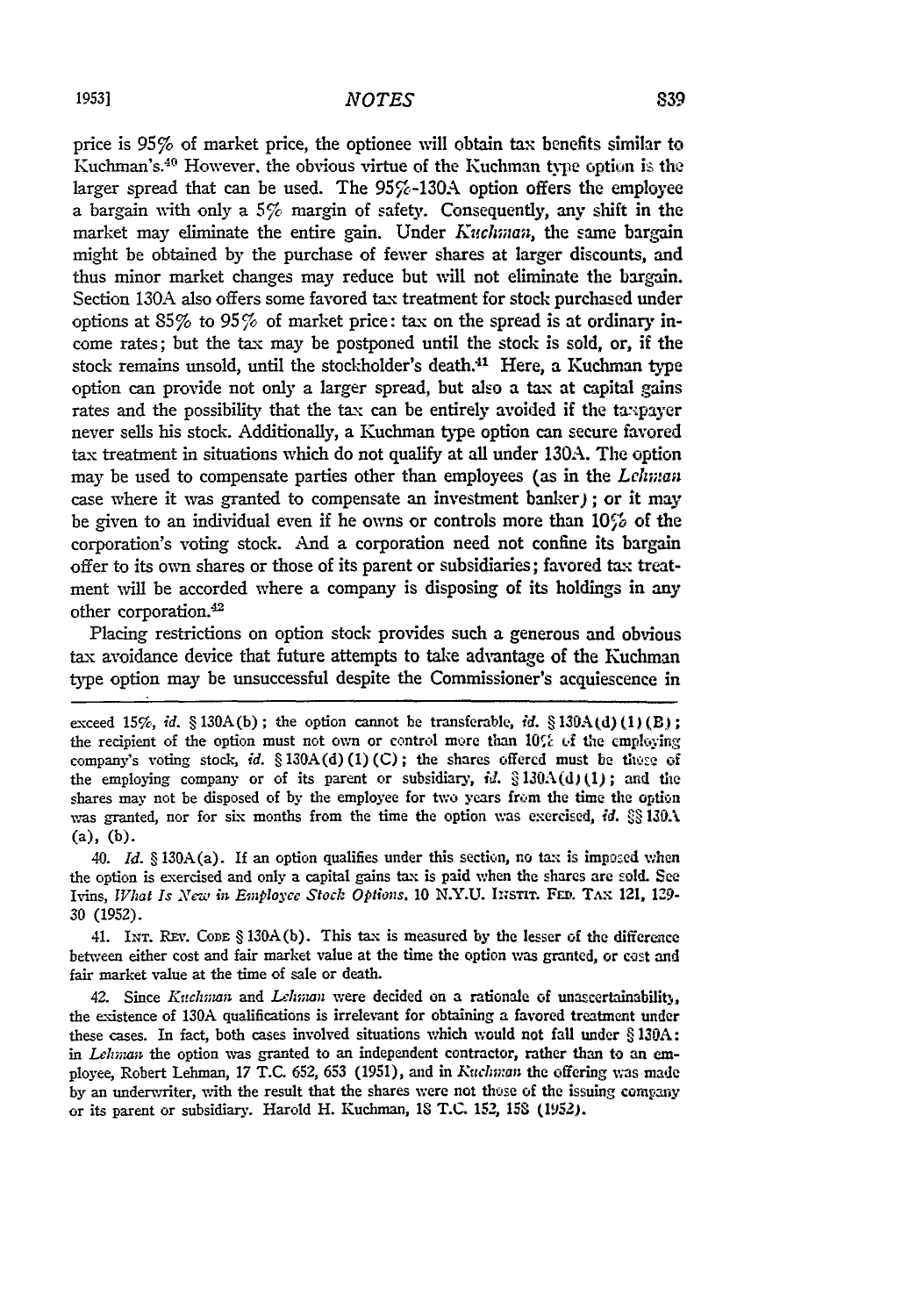the *Kuchman and Lehman* decisions. Section 130A of the Internal Revenue Code contains special legislation permitting favored treatment for stock option plans, but only in limited circumstances which pose requirements that both the taxpayer and corporation must meet. *Kuchman* and *Lehman,* if completely followed, undermine congressional choice of the type of favored treatment and the limitations imposed by Congress on situations in which such treatment should be available. $43$  Thus, when restrictions are placed on option stock in the future, the Commissioner may attack, or at least distinguish, the *Kuchman* and *Lehman* holdings. Of course, any major reversion to prior law may make the Kuchman type option unattractive once again and may endanger benefits from plans drafted to fall within *Kuchman.44*

Aside from argument based on congressional intent, there are doctrinal grounds to buttress an attack against a Kuchman type option. The *K'uchman* case, for example, represents a substantial change of prior law. Before the decision, the value of restricted shares was unascertainable only where the value of the stock without restrictions would have been "highly speculative."<sup>45</sup> Thus *Kuchman* may be directly attacked as erroneous, since courts would have previously evaluated the restricted shares when the option was exercised. To attack in this way, however, the Commissioner's acquiescence would have to be withdrawn. But even if the decision is accepted, future situations may readily be designated as falling outside its scope. Restrictions on Kuchman's stock were imposed, apparently without regard to tax motives, because of the company's dire need to retain his services in a period of reorganization.<sup>46</sup> Where circumstances indicate that restrictions are imposed to obtain tax benefits rather than for any urgent necessity to retain the employee's services,<sup>47</sup> *Kuchman* can conceivably be held inapplicable and the restrictions ignored as an attempt to avoid the limitations of Section 130A. At the same time, the *Lehman* case does not necessarily preclude an attempt to assess the total bargain, *i.e.,* the spread between option price and the original market price of unrestricted shares, at ordinary income rates when restrictions expire. In *Lehman,* the court dismissed the Commissioner's attempt to tax at ordinary

- 45. See notes 9, 11 *supra.*
- 46. Harold H. Kuchman, 18 T.C. 154, 158 (1952).

47. The distinction might rest on the presence of some urgent business purpose. But such a test will invite litigation since it will be difficult to draw the line between urgent and ordinary business purposes.

840

<sup>43.</sup> For § 130A requirements, see note 39 *supra.* At least one commentator has argued on identical grounds that § 130A precludes favored treatment for proprietary options. **See** Alexander, *Employee Stock Options and the 1950 Revenue Act,* 6 TAX L. REV. 165, **202-3** (1951).

<sup>44.</sup> Under prior law, the *Kuchman* restrictions would have caused a reduction in value thus creating considerable uncertainty as to the precise tax effect of any restriction, see notes 9, 10 *supra.* This uncertainty alone would deprive the *Kuchman* option of much of its utility for tax avoidance. And, of course, if the reduction is not substantial, tax benefits may be greatly limited.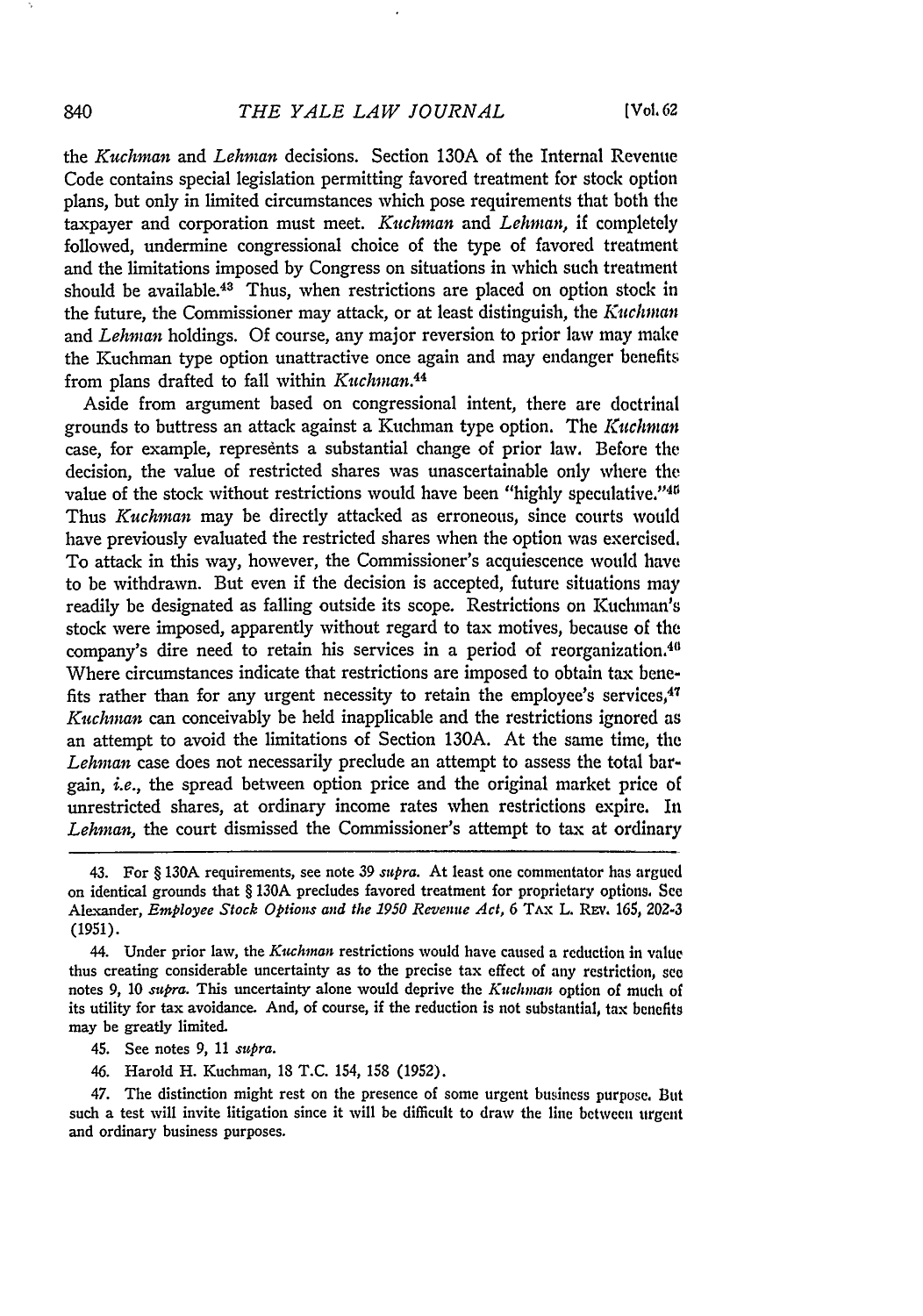rates the spread between option price and *market price when restrictions expired.* And its conclusion that expiration of restrictions is not a taxable event was predicated in response to the Commissioner's argument that income vas realized by the lifting of restrictions.<sup>48</sup> Acquiescence may be interpreted as an assent only to the court's conclusion regarding the particular spread litigated and the fact that no income was realized. Then it may be urged that the year of realization of income is irrelevant since, whenever income may have been realized, it cannot as a practical matter be assessed until restrictions do lift.49 The situation is analogous to others where practical reasons result in assessment of tax in a year in which gain or loss did not occur, as for example, in the tax treatment of a recipient of blocked currency. $59$ 

But the possibility of attack on future Ruchman type options should not deter taxpayers from using them, especially since some options may be drafted to guarantee some tax benefits regardless of attack. On the strength of the

49. It must be noted, however, that under certain circumstances, courts may find that lifting of restrictions does result in realization **of** income **by** the stockholder. If, for instance, stock is subject to a permanent repurchase option which is exercisable at the termination of employment, the employee should anticipate repurchase upon retirement. But, if at any later time, the company waives its right to repurchase, the employee then possesses completely unrestricted shares. Any difference between the repurchase price and the market value of unrestricted shares at the time **of** waiver is analogous to a bonus for the employee and consequently might be taxed at ordinary rates at that time. *But cf.* Frances Elliott Clark, 28 B.T.A. **1225, 1230-1 (1933),** *aff'd, 77* **F.2d 89 (3d** Cir. **1935)** (the removal of restrictions by the employer was held to give rise to no taxable income whatsoever). If the courts hold a contrary view, then corporations can always safely provide for tax-favored compensation to its employees by granting stock subject to repurchase options and later lifting the restrictions long before the condition may occur.

**50.** When a tax-payer earns income in a foreign country, and that money is subject to restrictions which limit its use, the taxpayer may defer reporting this income until the restrictions are lifted, in which case he receives income in the later year to the extent **of** the value of the money in that year. See Mim. 6475, 1950-1 CUM. BULL. 50.

**A** similar result is reached in cases where an employee is promised a stock bonus, on the condition that he remain with the corporation for a specific period of time. In Fred C. Hall, 15 T.C. **195** (1950), the shares were issued to the employee when the bonus agreement was signed. He immediately indorsed the certificates in blank and turned them over to the corporation's treasurer, who held them until the employee had remained with the corporation the required time. The court held that the employee received the bonus in the later years after the required services had been performed and tax was based on the shares' value in the later year. The same result is reached even though the employee receives dividends on the shares during the escrow period, see Roscoe H. Aldrich, 3 B.T.A. 911 (1926), or he is able to borrow from the company, using the stock as collateral, during the escrow period. See Phillip W. Haberman, 31 B.T.A. 75 (1934), *aff'd, 79* F2d **995** (2d Cir. 1935).

Both the blocked currency and the defeasible bonus situations are support for overruling the *Lehnas* decision, since in both cases the tax is based on value in the year when restrictions end. But they also are precedent for distinguishing *Lchunan,* and taxing the original spread when restrictions lift, since they permit tax to be levied at a more practical time when value is not ascertainable in the year of receipt.

<sup>48.</sup> See Robert Lehman, **17 T.C. 652,** 654 **(1951).**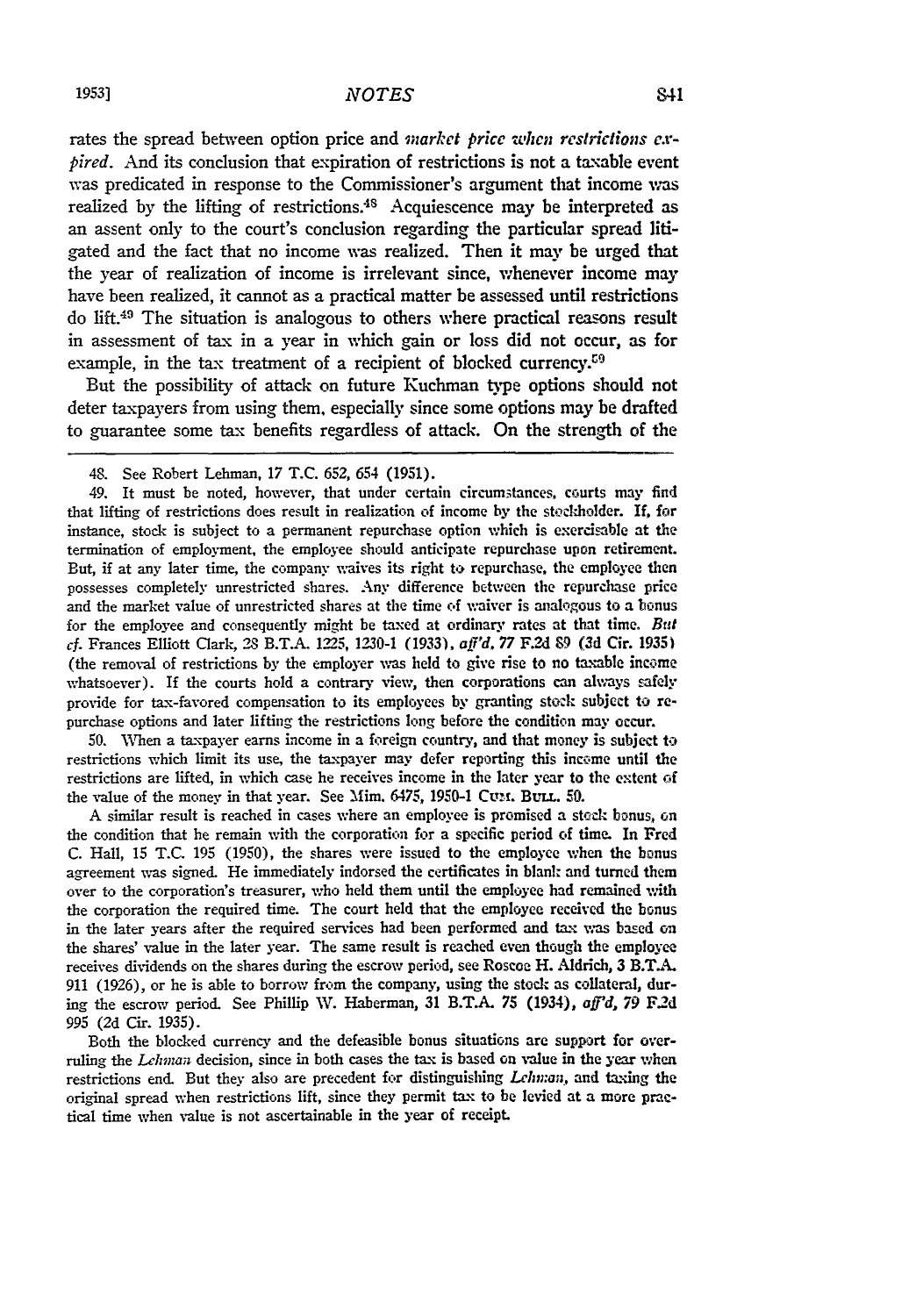Commissioner's acquiescence alone, corporations and employees may find it worthwhile to adopt Kuchman type options-most probably where requirements of 130A cannot be met or where large spreads are particularly desirable. Indeed, since acquiescence is not to be taken lightly **51** and tax benefits are substantial, there is considerable justification for gambling with a Kuchman type option in almost any circumstance except where parties desire and are able to fall within the  $95\%$  provisions of 130A. Use of the Kuchman type option, however, is made especially attractive **by** the possibility of drafting an option which will qualify under the  $85\%$  to  $95\%$  provisions of 130A and, at the same time, contain restrictions bringing the option stock within *Kuchman*.<sup>82</sup> As a result, the taxpayer may use up to a 15% spread and be assured that he will not be taxed until stock is sold or until his death, and, if Kuchman type options remain unassailed, he can receive the additional benefits made available **by** the *Kitchnman* and *Lehman* cases.

The Commissioner and the courts should plug up the huge loophole created **by** the *Kuchman and Lehman* cases. When restrictions are placed on stock it is undoubtedly difficult, if not impossible, to value the shares accurately in order to tax the stockholder. But the solution provided **by** the two recent Tax Court decisions resolves the difficulty only at the expense of undermining congressional intent and creating favored tax treatment for a special class of taxpayers.<sup>53</sup> Alternative to the Tax Court's position lies a whole range of possibilities for tax treatment. Illustrative are the approaches of: taxing at the expiration of restrictions the original spread or spread at expiration; evaluating the stock at reduced amount when the option is exercised; limiting the *Kutchman* doctrine to restrictions which serve urgent "business purposes." These

51. "Acquiescence by the Commissioner in a Tax Court decision usually means that the decision will be accepted by the Commissioner as a precedent in closing similar cases. However, the Commissioner has, in a few instances, revoked or withdrawn his acquiescence. . . . " 3 P-H 1953 FED. TAX SERV.  $\left[\right]$  28,405 (1953).

52. The addition of *Kuchman* restrictions to a 130A option would not **be** burdensome. Under § 130A, the employee cannot sell for six months from the time of purchase. The addition of *Kuchman* restrictions increases that period to one year, but under *Kuchman,* when the employee exercises his option immediately, one year is the longest time he will be kept from selling; whereas under § 130A if the employee exercises the option immediately he must hold the shares for two years since § 130A also requires the shares to be held for two years from the time of grant. Therefore, it is only where the em. ployee, under a 130A option, does not exercise the option **for'** at least a year that the *Kuichman* sale restraint will add to his burdens. The addition of the one-year repurchase option does increase the burdens on the employee, but the increase is slight, and it should not make the 130A option unattractive. For discussion of *non-Kuchman* restrictions which may receive the same treatment as Mr. Kuchman's, see note 34 supra.

53. Generally, stock option compensation is used for corporate executives, Indeed, the passage of § **130A** giving the stock options favored treatment under *limited* circumstances was vehemently criticized as socially unwise special class legislation. See Lyon, *Employee Stock Options Under the Revenue Act of 1950,* 51 COL. L. Rav. **1, 3,** *54-7* (1951). *Kuchman* and *Lehman* extend the potentialities for the same group to benefit even further.

842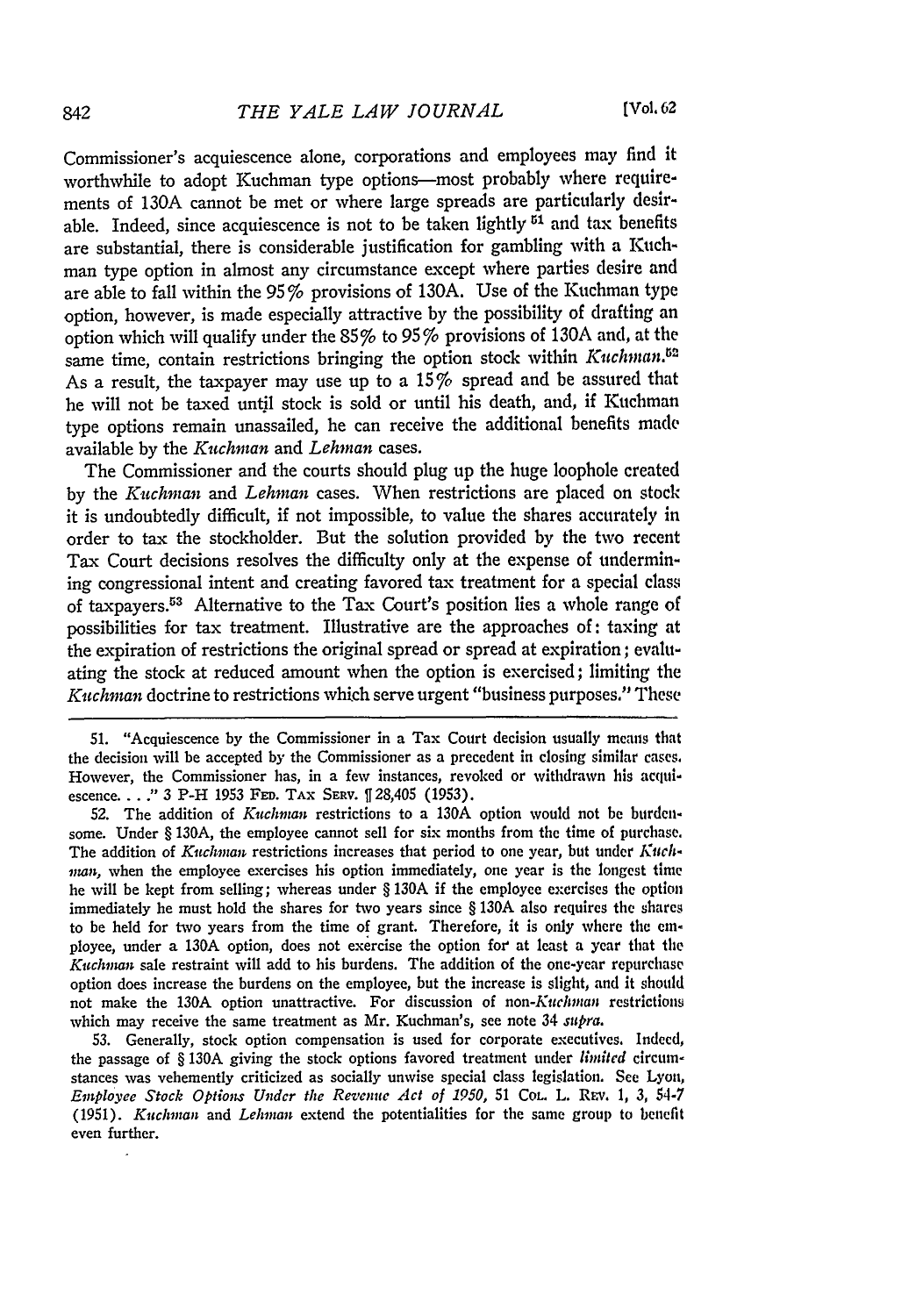alternatives, however, either retain old difficulties, create new litigious questions, leave the tax loophole open, or tax "unfairly."<sup>54</sup> Perhaps the best solution to the problem is to revert to the position of the courts prior to **1935:** ignore restrictions for tax purposes.<sup>55</sup> At first blush, this approach may appear unfair to those who use the option for restricted stock for reasons other than tax avoidance, for restrictions do factually reduce value and the taxpayer will thus be assessed on more than he actually receives when **he** exercises the option. Apart from tax purposes, however, restrictions involved in litigation thus far have been designed primarily to guarantee an employee's services to the corporation, or to stimulate employee incentive while keeping the corporation closed.<sup>56</sup> In fact, the corporation has command of many other devices to exact the same guarantees just as effectively.<sup>57</sup> Thus ignoring restrictions

54. Overruling *Kirchwan.* and holding that repurchase options reduce value, might block the loophole because of the uncertainty that voiuld be created. But return to law which is so hard to administer seems unwise and may breed litigation. See notes  $9$ , 11 *supra.* Limiting the *Kuchnman* rule to a situation where there is an urgent business necessity will also be unsatisfactory since the question of whether conditions create an urgent or merely an ordinary business necessity is litigious.

Overruling *Lhwman,* thereby taxing spread at the time restrictions expire, can be **said** to be unfair to the- taxpayer since gain in market value from the time tf exercise until restrictions end will be taxed as ordinary income rather than capital gain. But see note 50 *supra,* where in situations similar to this, a tax has been levied when restrictions expire. On the other hand, this action may not entirely block the loophole. **If** the restricticns expire or are lifted after many years. at a time when the employee is in a lower income bracket, the taxpayer will obtain postponement benefits similar to those provided by **§** 130A(b). See note 41 *supra.* Distinguishing *Lehman* so as to make tax on the original spread possible at the restriction's end may also be unfair to the taxpayer, since he will be taxed on his original spread even though the market price may have dropped considerably. Again, the employee may still gain the benefit of postponement of taxation. **Of** course, to the extent that there is little arm's-length dealing bctween corporations and recipients of option stock, the postponement possibility becomes even more attractive since the corporation may select the taxpayer's choice of year for lifting restrictions. And see note 49 *supra.*

**55.** See G & K Mfg. Co. v. Commissioner, 76 F.2d 454, 456 (4th Cir.), *rczid on other grounds,* 296 U.S. **389** (1935) ; Newman v. Commissioner, 40 F2d 225 (10th Cir. 1930) ; and case cited note 7 *supra.* See also Note. 83 U. **oF** PA. L Rcv. 1023 (1935).

56. For use of restrictions to help retain employees' services, see Kline **v.** Commissioner, 130 F.2d 742 (3d Cir. 1942) (repurchase price contingent on conditions under which severance of employment takes place); Lloyd D. McDonald, P-H 1944 TC MEM. DEC. SERV. **f** 44,096 (1944) (company could repurchase if employee retired before age of **60** or if he retired without consent of Board of Directors after reaching age **0) ;** Harold H. Kuchman, 18 T.C. 152 (1952). For use of restrictions in closed corporatuns, see Spitzer v. Commissioner, 153 **F.2d** 967 (Sth Cir. 1946); Commissioner **v.** McCann, 145 F2d 385 (2d Cir. 1944) ; Halsted James, 3 T.C. 1260 (1944), *aff'd per curiam, 148* F2d **236** (2d Cir. 1945).

**57.** It is true that restrictions may serve some valid purpose, but these purposes can be achieved in other ways. Short-term restrictions do help a corporation retain an employee's services for a specific period of time; but, except for the tax le, phole created by such restrictions, the same results can be obtained by contracting either to offer a